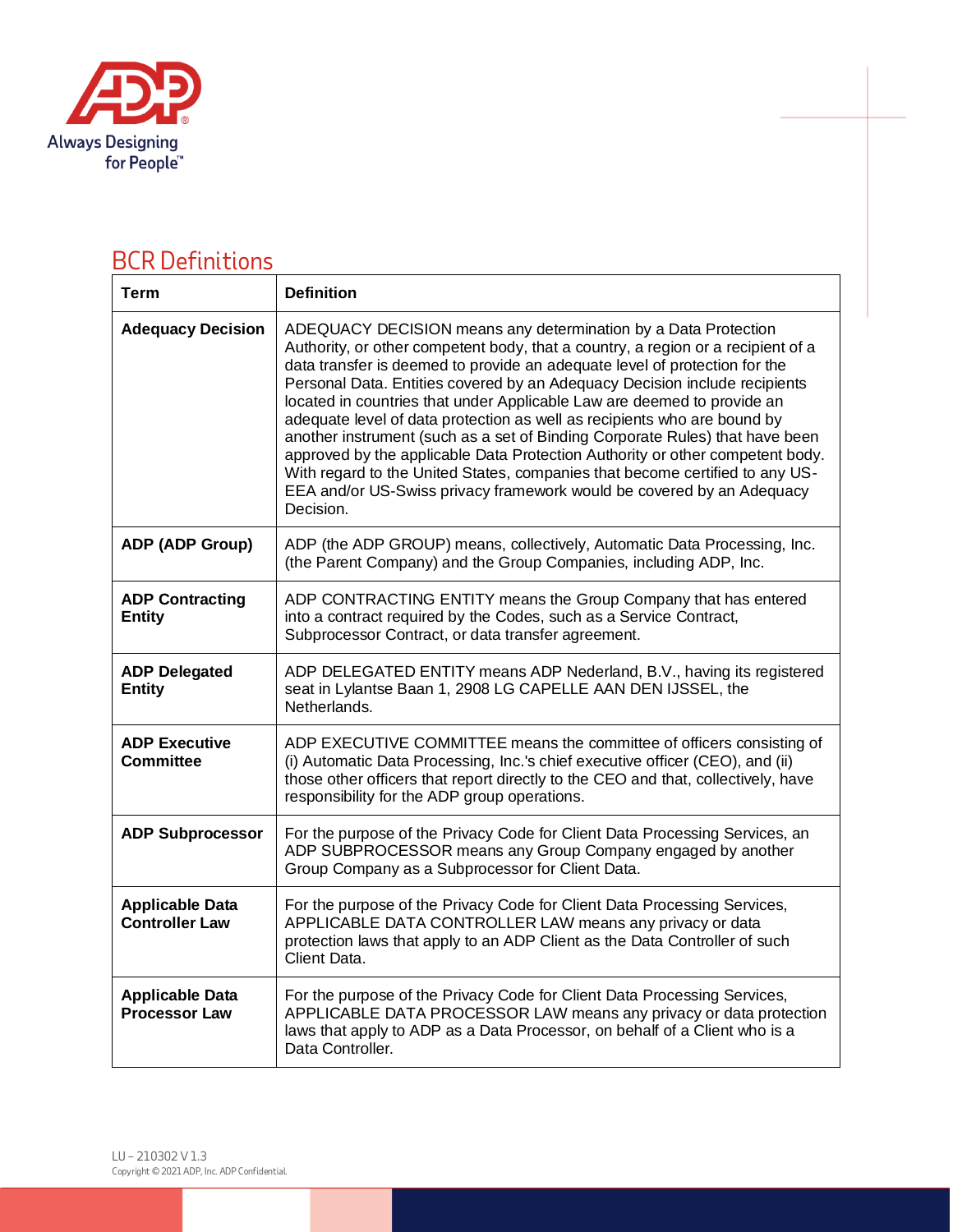

| <b>Applicable Law</b>                     | APPLICABLE LAW means any privacy or data protection laws that are<br>applicable to any particular Processing activities.                                                                                                                                                                                                                                                                                                                                                                                  |
|-------------------------------------------|-----------------------------------------------------------------------------------------------------------------------------------------------------------------------------------------------------------------------------------------------------------------------------------------------------------------------------------------------------------------------------------------------------------------------------------------------------------------------------------------------------------|
| <b>Applicant</b>                          | APPLICANT means any Individual who provides Personal Data to ADP in the<br>context of applying for a position with ADP as an Associate.                                                                                                                                                                                                                                                                                                                                                                   |
| <b>Archive</b>                            | ARCHIVE means a collection of Personal Data that are no longer necessary to<br>achieve the purposes for which the Data were originally collected, or that are<br>no longer used for general business activities but are potentially used only for<br>historical, scientific, or statistical purposes, dispute resolution, investigations, or<br>general archiving purposes. Access to an Archive is limited to system<br>administrators and others whose jobs specifically require access to the archive. |
| <b>Associate</b>                          | ASSOCIATE means an Applicant, a current ADP employee, or a former ADP<br>employee, with the exception of a Co-Employed Individual. NOTE: the ADP<br>Workplace Privacy Code therefore does not apply to the Processing of<br>Personal Data of Co-Employed Individuals.                                                                                                                                                                                                                                     |
| <b>Automatic Data</b><br>Processing, Inc. | AUTOMATIC DATA PROCESSING, INC. is the parent company of the ADP<br>Group, and is a Delaware (USA) corporation having its principal place of<br>business at One ADP Boulevard, Roseland, New Jersey, 07068-1728, USA.                                                                                                                                                                                                                                                                                     |
| <b>Binding Corporate</b><br><b>Rules</b>  | BINDING CORPORATE RULES means a privacy policy of a group of related<br>companies considered to provide an adequate level of protection for the<br>transfer of Personal Data within that group of companies under Applicable Law.                                                                                                                                                                                                                                                                         |
| <b>Business Contact</b><br>Data           | BUSINESS CONTACT DATA means any data pertaining to a Professional<br>typically found on a business card or in an email signature.                                                                                                                                                                                                                                                                                                                                                                         |
| <b>Business Partner</b>                   | BUSINESS PARTNER means any Third Party, other than a Client or Supplier<br>that has, or had a business relationship or strategic alliance with ADP (e.g.,<br>joint marketing partner, joint venture, or joint development partner).                                                                                                                                                                                                                                                                       |
| <b>Business Purpose</b>                   | BUSINESS PURPOSE means a legitimate purpose for Processing Personal<br>Data as specified in Article 2, 3 or 4 of any ADP Code, or for Processing<br>Special Categories of Data as specified in Article 4 of any ADP Code.                                                                                                                                                                                                                                                                                 |
| <b>Children</b>                           | For purposes of ADP's data collection and marketing, CHILDREN means<br>Individuals under the age determined by applicable law as able to consent to<br>such data collection and/or marketing.                                                                                                                                                                                                                                                                                                             |
| <b>Client</b>                             | CLIENT means any Third Party that utilizes one or more ADP products or<br>services in the course of its own business.                                                                                                                                                                                                                                                                                                                                                                                     |
| <b>Client Data</b>                        | CLIENT DATA means Personal Data pertaining to Client Employees (including<br>prospective employees, past employees, and dependents of employees)<br>Processed by ADP in connection with providing Client Services.                                                                                                                                                                                                                                                                                        |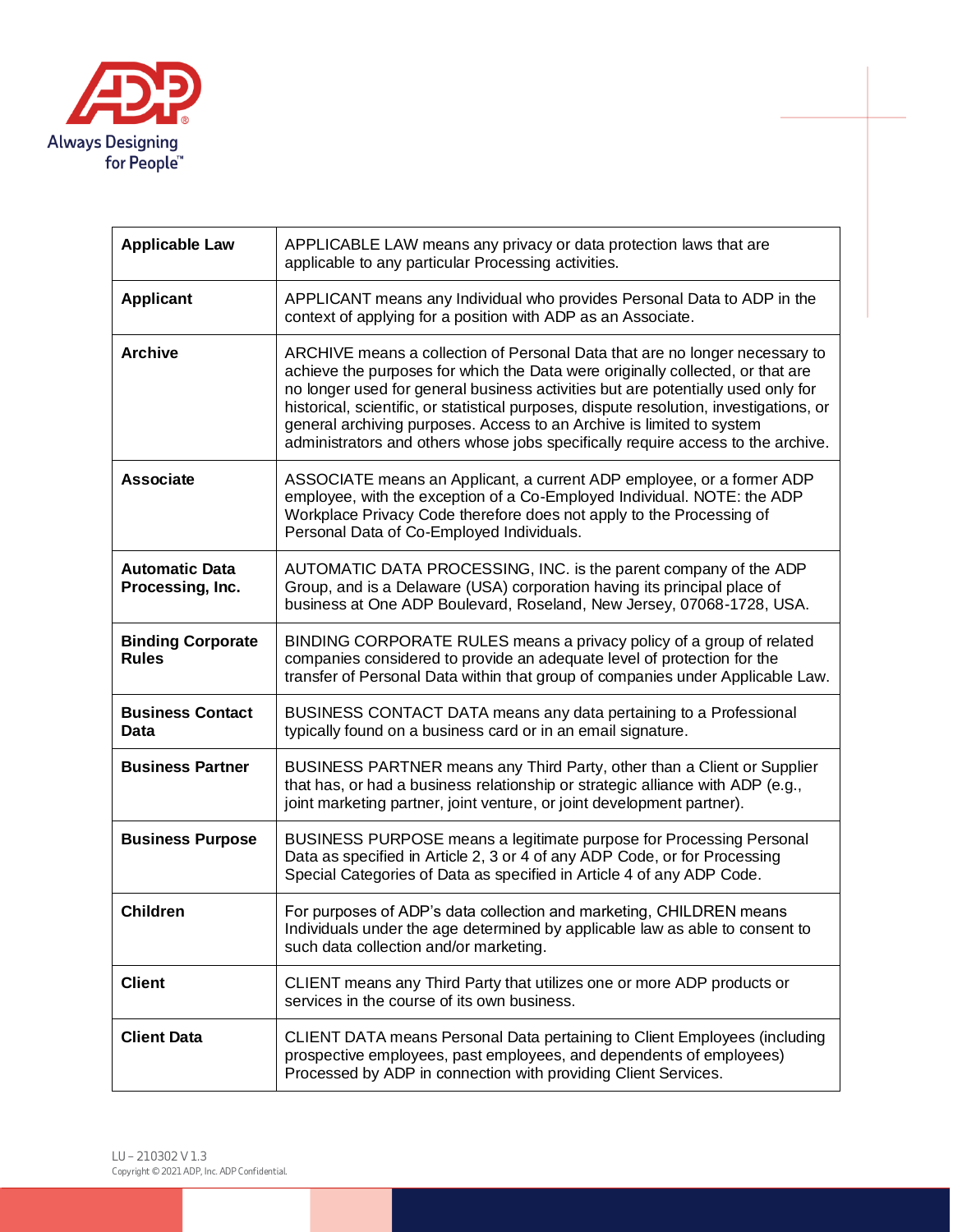

| <b>Client Employee</b>                     | CLIENT EMPLOYEE means any Individual whose Personal Data are<br>Processed by ADP as a Data Processor for a Client pursuant to a Services<br>Agreement. For the sake of clarity, CLIENT EMPLOYEE refers to all Individuals<br>whose Personal Data are Processed by ADP in performing Client Services<br>(regardless of the legal nature of the relationship between the Individual and<br>the Client). It does not include Professionals whose Personal Data are<br>Processed by ADP in connection with ADP's direct relationship with the Client.<br>For example, ADP may Process Personal Data of an HR Professional in order<br>to enter into a contract with the Client--this Data is subject to the Privacy Code<br>for Business Data. However, when ADP provides payroll Processing services<br>to the Client (e.g., issues pay slips, provides assistance on the use of an ADP<br>system), the Individual's data would be Processed as Client Data. |
|--------------------------------------------|-----------------------------------------------------------------------------------------------------------------------------------------------------------------------------------------------------------------------------------------------------------------------------------------------------------------------------------------------------------------------------------------------------------------------------------------------------------------------------------------------------------------------------------------------------------------------------------------------------------------------------------------------------------------------------------------------------------------------------------------------------------------------------------------------------------------------------------------------------------------------------------------------------------------------------------------------------------|
| <b>Client Services</b>                     | CLIENT SERVICES means the human capital management services provided<br>by ADP to Clients, such as recruiting, payroll and compensation services,<br>employee benefits, talent management, HR administration, consulting and<br>analytics, and retirement services.                                                                                                                                                                                                                                                                                                                                                                                                                                                                                                                                                                                                                                                                                       |
| <b>Client Support</b><br><b>Activities</b> | CLIENT SUPPORT ACTIVITIES means those Processing activities undertaken<br>by ADP to support the delivery of its products and services. Client Support<br>Activities may include, for example, training Professionals, responding to<br>questions about the services, opening and resolving support tickets, providing<br>product and service information (including updates and compliance alerts),<br>quality control and monitoring, and related activities that facilitate effective use<br>of ADP's products and services.                                                                                                                                                                                                                                                                                                                                                                                                                            |
| Code                                       | CODE means (as applicable) the ADP Privacy Code for Business Data, the<br>ADP Workplace Privacy Code (internal to ADP), and the ADP Privacy Code for<br>Client Data Processing Services; collectively referred to as the Codes.                                                                                                                                                                                                                                                                                                                                                                                                                                                                                                                                                                                                                                                                                                                           |
| <b>Co-Employed</b><br>Individual           | CO-EMPLOYED INDIVIDUAL means an employee of a U.S. Client who is co-<br>employed by an indirect US affiliate of Automatic Data Processing, Inc. as part<br>of the professional employer organization service offering in the U.S.                                                                                                                                                                                                                                                                                                                                                                                                                                                                                                                                                                                                                                                                                                                         |
| <b>Consumer</b>                            | CONSUMER means an Individual who interacts directly with ADP in a personal<br>capacity. For example, Consumers include individuals who participate in talent<br>development programs or utilize products and services from ADP for their<br>personal use (i.e., outside of an employment relationship with ADP or an ADP<br>Client).                                                                                                                                                                                                                                                                                                                                                                                                                                                                                                                                                                                                                      |
| <b>Contingent Worker</b>                   | CONTINGENT WORKER means an Individual who provides services to ADP<br>(and who is subject to ADP's direct supervision) on a provisional or non-<br>permanent basis, such as temporary workers, contract workers, independent<br>contractors, or consultants.                                                                                                                                                                                                                                                                                                                                                                                                                                                                                                                                                                                                                                                                                              |
| <b>Data Controller</b>                     | DATA CONTROLLER means the entity or natural person which alone, or jointly<br>with others, determines the purposes and means of the Processing of Personal<br>Data.                                                                                                                                                                                                                                                                                                                                                                                                                                                                                                                                                                                                                                                                                                                                                                                       |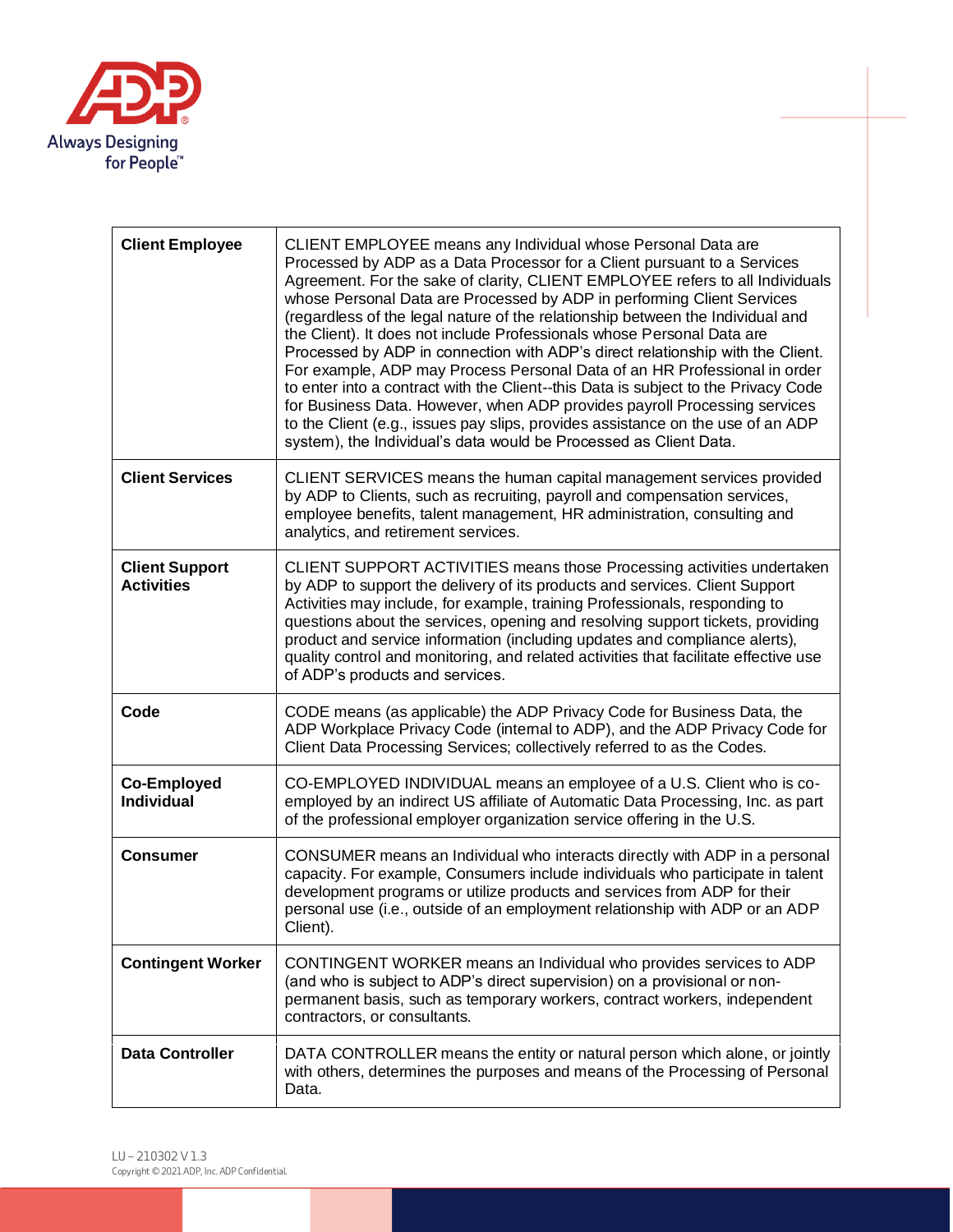

| <b>Data Processor</b>                                        |                                                                                                                                                                                                                                                                                                                                                                                                                     |                | DATA PROCESSOR means the entity or natural person which Processes<br>Personal Data on behalf of a Data Controller.                                                                                                                                                                               |
|--------------------------------------------------------------|---------------------------------------------------------------------------------------------------------------------------------------------------------------------------------------------------------------------------------------------------------------------------------------------------------------------------------------------------------------------------------------------------------------------|----------------|--------------------------------------------------------------------------------------------------------------------------------------------------------------------------------------------------------------------------------------------------------------------------------------------------|
| <b>Data Protection</b><br><b>Authority or DPA</b>            | DATA PROTECTION AUTHORITY OR DPA means any regulatory or<br>supervisory authority that oversees data protection or privacy in a country in<br>which a Group Company is established.                                                                                                                                                                                                                                 |                |                                                                                                                                                                                                                                                                                                  |
| <b>Data Protection</b><br><b>Impact Assessment</b><br>(DPIA) | DATA PROTECTION IMPACT ASSESSMENT (DPIA) shall mean a procedure<br>to conduct and document a prior assessment of the impact which a given<br>Processing may have on the protection of Personal Data, where such<br>Processing is likely to result in a high risk for the rights and freedoms of<br>Individuals, in particular where new technologies are used.<br>A DPIA shall contain:<br>(i)<br>a description of: |                |                                                                                                                                                                                                                                                                                                  |
|                                                              |                                                                                                                                                                                                                                                                                                                                                                                                                     | (a)            | the scope and context of the Processing;                                                                                                                                                                                                                                                         |
|                                                              |                                                                                                                                                                                                                                                                                                                                                                                                                     | (b)            | the Business Purposes for which Personal Data are Processed;                                                                                                                                                                                                                                     |
|                                                              |                                                                                                                                                                                                                                                                                                                                                                                                                     | (c)            | the specific purposes for which Special Categories of Data are<br>Processed;                                                                                                                                                                                                                     |
|                                                              |                                                                                                                                                                                                                                                                                                                                                                                                                     | (d)            | categories of Personal Data recipients, including recipients not<br>covered by an Adequacy Decision;                                                                                                                                                                                             |
|                                                              |                                                                                                                                                                                                                                                                                                                                                                                                                     | (e)            | Personal Data storage periods;                                                                                                                                                                                                                                                                   |
|                                                              | (ii)                                                                                                                                                                                                                                                                                                                                                                                                                |                | an assessment of:                                                                                                                                                                                                                                                                                |
|                                                              |                                                                                                                                                                                                                                                                                                                                                                                                                     | (a)            | the necessity and proportionality of the Processing;                                                                                                                                                                                                                                             |
|                                                              |                                                                                                                                                                                                                                                                                                                                                                                                                     | (b)            | the risks to the privacy rights of Individuals; and                                                                                                                                                                                                                                              |
|                                                              |                                                                                                                                                                                                                                                                                                                                                                                                                     | Personal Data. | the measures to mitigate these risks, including safeguards, security measures<br>and other mechanisms (such as privacy-by-design) to ensure the protection of                                                                                                                                    |
| <b>Data Security</b><br><b>Breach</b>                        |                                                                                                                                                                                                                                                                                                                                                                                                                     |                | DATA SECURITY BREACH means any incident that impacts the<br>confidentiality, integrity, or availability of Personal Data, such as unauthorized<br>use or disclosure of Personal Data, or unauthorized access to Personal Data,<br>that compromises the privacy or security of the Personal Data. |
| <b>Dependent</b>                                             |                                                                                                                                                                                                                                                                                                                                                                                                                     |                | DEPENDENT means the spouse, partner, child, or beneficiary of an Associate,<br>or the emergency contact of an Associate or Contingent Worker.                                                                                                                                                    |
| <b>Divested Entity</b>                                       |                                                                                                                                                                                                                                                                                                                                                                                                                     |                | DIVESTED ENTITY means a Group Company that is no longer owned by ADP<br>as a result of the sale of company shares and/or assets, or other divestiture, so<br>that the company no longer qualifies as a Group Company.                                                                            |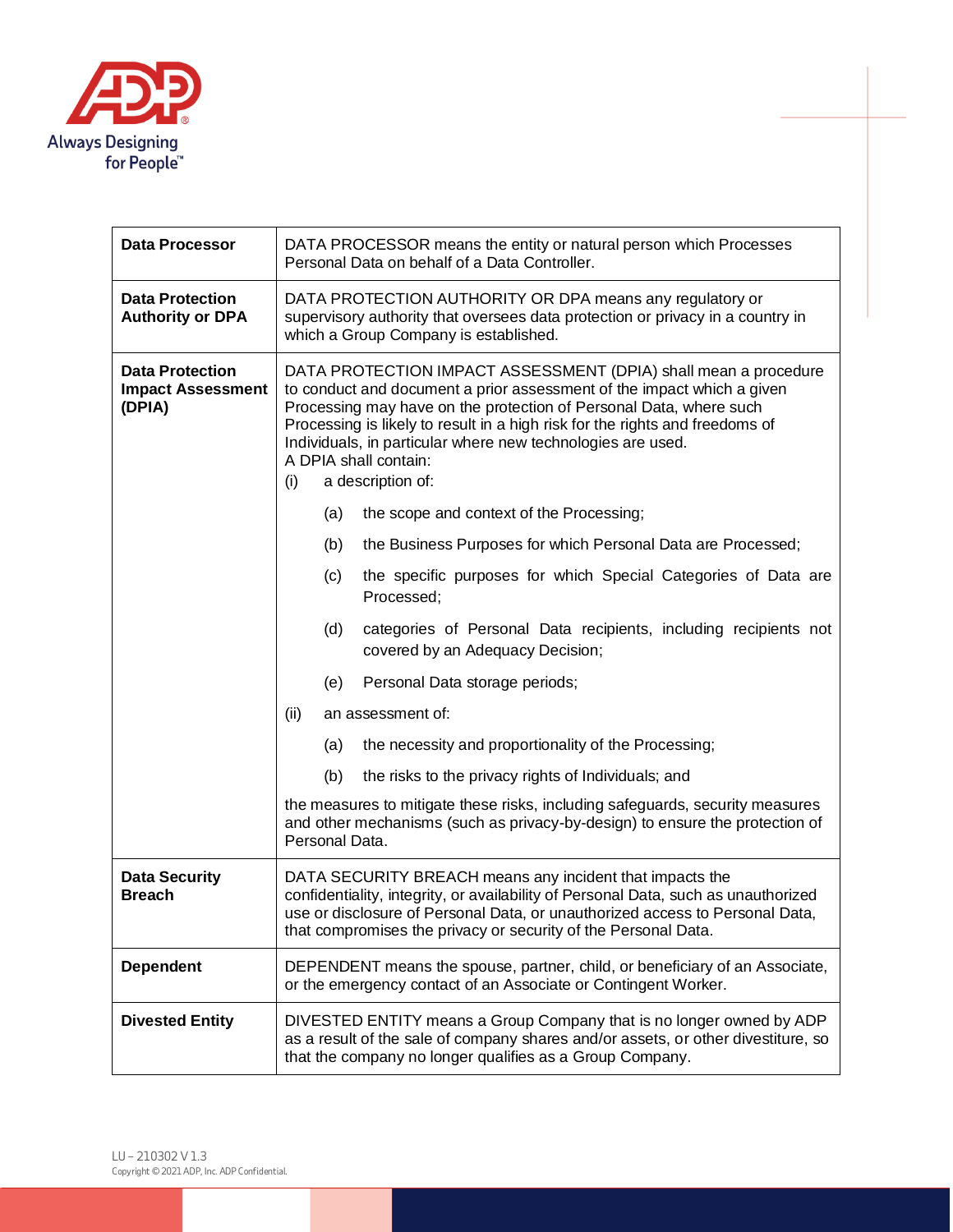

| <b>EEA</b>                                     | EEA or EUROPEAN ECONOMIC AREA means all Member States of the<br>European Union, plus Norway, Iceland, and Liechtenstein and for purposes of<br>the Codes, Switzerland and the United Kingdom (UK) after its exit from the<br>European Union. By decision of the General Counsel - to be published on<br>www.adp.com it may include other countries with data protection laws having<br>data transfer restrictions similar to EEA Data Transfer Restrictions. |
|------------------------------------------------|--------------------------------------------------------------------------------------------------------------------------------------------------------------------------------------------------------------------------------------------------------------------------------------------------------------------------------------------------------------------------------------------------------------------------------------------------------------|
| <b>EEA Applicable</b><br>Law                   | EEA APPLICABLE LAW means the requirements under the Applicable Laws of<br>the EEA, which are applicable to any Personal Data that are originally collected<br>in the context of the activities of a Group Company established in the EEA<br>(also after being transferred to another Group Company established outside<br>the EEA).                                                                                                                          |
| <b>EEA Data Transfer</b><br><b>Restriction</b> | EEA DATA TRANSFER RESTRICTION means any restriction regarding cross-<br>border transfers of Personal Data under the data protection laws of a country of<br>the EEA.                                                                                                                                                                                                                                                                                         |
| <b>Effective Date</b>                          | EFFECTIVE DATE means the date on which the Codes become effective as<br>set out in Article 1 of the Codes.                                                                                                                                                                                                                                                                                                                                                   |
| <b>General Counsel</b>                         | <b>GENERAL COUNSEL means the General Counsel of Automatic Data</b><br>Processing, Inc.                                                                                                                                                                                                                                                                                                                                                                       |
| <b>Global Chief</b><br><b>Privacy Officer</b>  | GLOBAL CHIEF PRIVACY OFFICER means the ADP Associate who holds this<br>title at Automatic Data Processing, Inc.                                                                                                                                                                                                                                                                                                                                              |
| <b>Group Company</b>                           | GROUP COMPANY means any legal entity that is an affiliate of Automatic<br>Data Processing, Inc. and/or ADP, Inc., if either Automatic Data Processing,<br>Inc. or ADP, Inc. directly or indirectly owns more than 50% of the issued share<br>capital, has 50% or more of the voting power at general meetings of<br>shareholders, has the power to appoint a majority of the directors, or otherwise<br>directs the activities of such legal entity.         |
| <b>Individual</b>                              | INDIVIDUAL means any identified or identifiable natural person whose<br>Personal Data are Processed by ADP either as a Data Processor or a Data<br>Controller, with the exception of Co-Employed Individuals. NOTE: the ADP<br>Privacy Code for Business Data and the ADP Workplace Privacy Code<br>therefore do not apply to the Processing of Personal Data of Co-Employed<br>Individuals.                                                                 |
| <b>Internal Processor</b>                      | <b>INTERNAL PROCESSOR shall mean any Group Company that Processes</b><br>Personal Data on behalf of another Group Company being the Data Controller.                                                                                                                                                                                                                                                                                                         |
| <b>Lead DPA</b>                                | LEAD DPA shall mean the Dutch Data Protection Authority.                                                                                                                                                                                                                                                                                                                                                                                                     |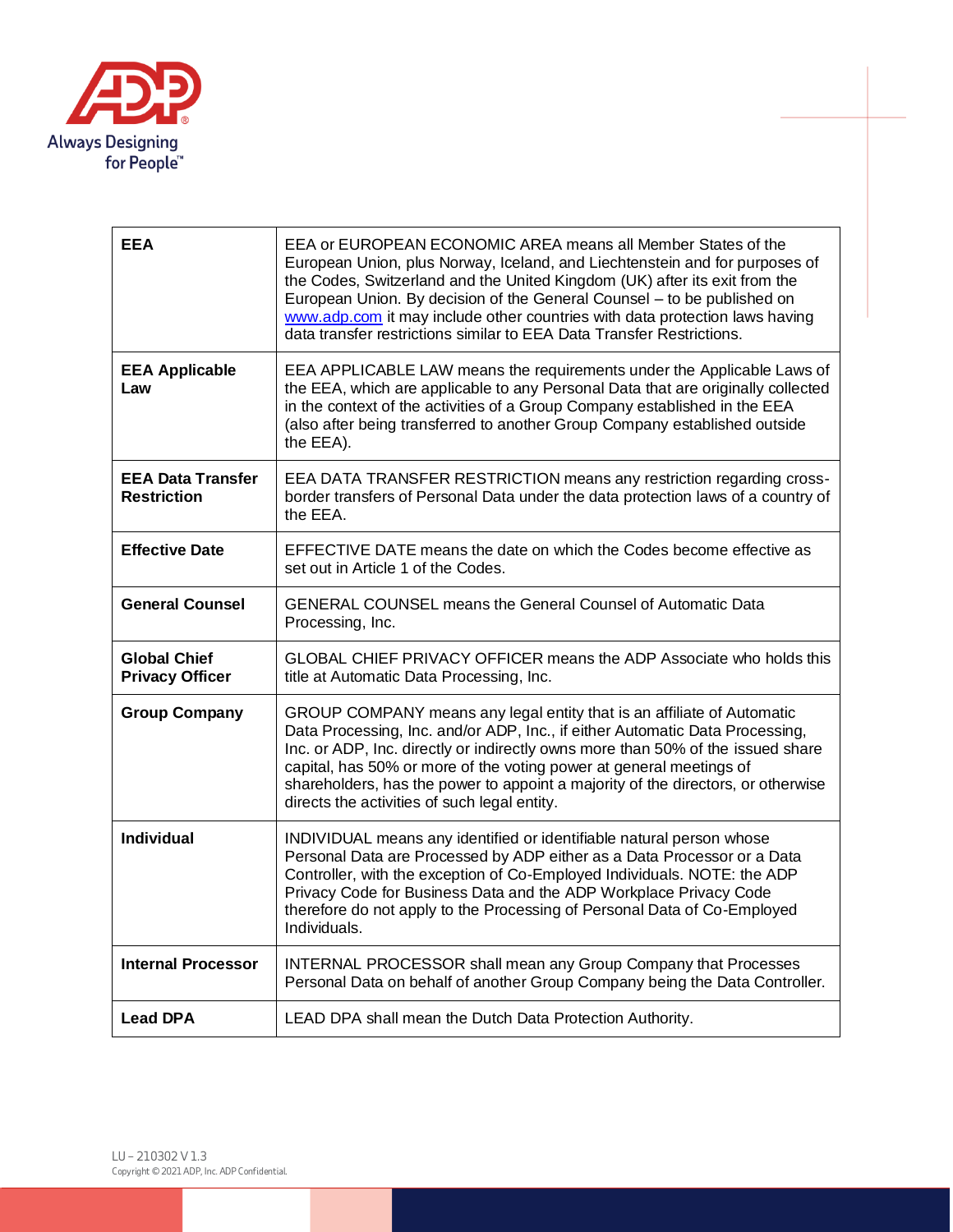

| <b>Mandatory</b><br><b>Requirements</b>              | MANDATORY REQUIREMENTS shall mean those obligations under any<br>Applicable Data Processor Law which require Processing of Personal Data for<br>(i) national security or defense; (ii) public safety; (iii) the prevention,<br>investigation, detection, or prosecution of criminal offences or of breaches of<br>ethics for regulated professions; or (iv) the protection of any Individual, or the<br>rights and freedoms of Individuals. |
|------------------------------------------------------|---------------------------------------------------------------------------------------------------------------------------------------------------------------------------------------------------------------------------------------------------------------------------------------------------------------------------------------------------------------------------------------------------------------------------------------------|
| <b>Global Data Privacy</b><br>and Governance<br>Team | GLOBAL DATA PRIVACY & GOVERNANCE TEAM means ADP's Office of<br>Privacy and Data Governance. The Office of Privacy and Data Governance is<br>led by the Global Chief Privacy Officer and consists of privacy officers, privacy<br>managers and other Staff with reporting relationships to the Global Chief<br>Privacy Officer or the privacy officers and privacy managers.                                                                 |
| <b>Overriding Interest</b>                           | OVERRIDING INTEREST means the pressing interests set forth in Article 13.1<br>of the ADP Workplace Privacy Code and the ADP Privacy Code for Business<br>Data based on which the obligations of ADP or rights of Individuals set forth in<br>Article 13.2 and 13.3 of the Codes may, under specific circumstances, be<br>overridden if this pressing interest outweighs the interest of the Individual.                                     |
| <b>Personal Data or</b><br>Data                      | PERSONAL DATA or DATA means any information relating to an identified or<br>identifiable Individual. Personal Data may also be referred to as personal<br>information in policies and standards that implement the Codes.                                                                                                                                                                                                                   |
| <b>Privacy Leadership</b><br><b>Council</b>          | PRIVACY LEADERSHIP COUNCIL means the council led by the Global Chief<br>Privacy Officer and comprised of the Privacy Stewards, members of the<br>Privacy Network selected by the Global Chief Privacy Officer, and others who<br>may be necessary to assist in the Council's mission.                                                                                                                                                       |
| <b>Privacy Network</b>                               | PRIVACY NETWORK means the members of the Global Data Privacy and<br>Governance team and other members of the Legal department, including<br>compliance professionals, and data protection officers who are in charge of<br>privacy compliance within their respective regions, countries, Business Units or<br>Functional areas.                                                                                                            |
| <b>Privacy Steward</b>                               | PRIVACY STEWARD means an ADP executive who has been appointed by a<br>Responsible Executive and/or ADP's Executive Leadership to implement and<br>enforce the Privacy Codes within an ADP Business Unit.                                                                                                                                                                                                                                    |
| <b>Processing</b>                                    | Processing means any operation that is performed on Personal Data, whether<br>or not by automatic means, such as collection, recording, storage, organization,<br>alteration, use, disclosure (including the granting of remote access),<br>transmission, or deletion of Personal Data.                                                                                                                                                     |
| <b>Processor Contract</b>                            | PROCESSOR CONTRACT shall mean any contract for the Processing of<br>Personal Data entered into by ADP and a Third Party Processor.                                                                                                                                                                                                                                                                                                          |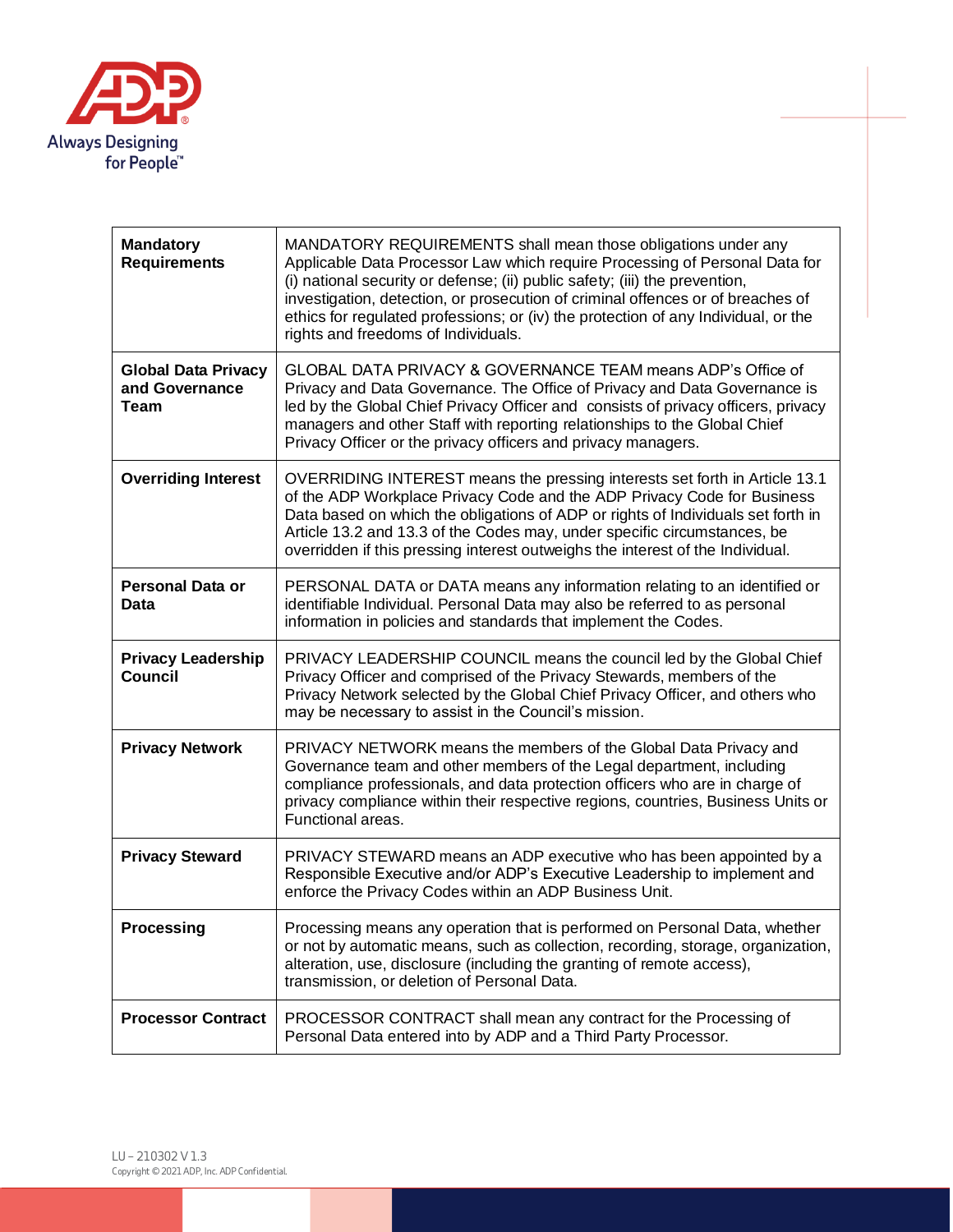

| Professional                            | PROFESSIONAL means any individual (other than an employee) who interacts<br>directly with ADP in a professional or business capacity. For example,<br>Professionals include Client HR staff who engage with ADP as users of ADP's<br>products or services. Professionals also include Client, Supplier, and Business<br>Partner account representatives, business contacts, trade association contacts,<br>regulators, media contacts, and other individuals who interact with ADP in a<br>commercial capacity.     |
|-----------------------------------------|---------------------------------------------------------------------------------------------------------------------------------------------------------------------------------------------------------------------------------------------------------------------------------------------------------------------------------------------------------------------------------------------------------------------------------------------------------------------------------------------------------------------|
| <b>Responsible</b><br><b>Executive</b>  | RESPONSIBLE EXECUTIVE means the Managing Director of a Group<br>Company, or head of a business unit or functional area, who has primary<br>budgetary ownership for the Group Company, business unit, or functional area.                                                                                                                                                                                                                                                                                            |
| <b>Secondary Purpose</b>                | SECONDARY PURPOSE means any purpose other than the Original Purpose<br>for which Personal Data are further Processed.                                                                                                                                                                                                                                                                                                                                                                                               |
| <b>Services</b><br><b>Agreement</b>     | SERVICES AGREEMENT means any contract, agreement, or terms pursuant<br>to which ADP provides Client Services to a Client.                                                                                                                                                                                                                                                                                                                                                                                           |
| <b>Special Categories</b><br>of Data    | SPECIAL CATEGORIES OF DATA means Personal Data that reveal an<br>Individual's racial or ethnic origin, political opinions or membership in political<br>parties or similar organizations, religious or philosophical beliefs, membership<br>in a professional or trade organization or union, physical or mental health<br>including any opinion thereof, disabilities, genetic code, addictions, sex life,<br>criminal offenses, criminal records, or proceedings with regard to criminal or<br>unlawful behavior. |
| <b>Staff</b>                            | STAFF means, collectively, currently-employed ADP Associates and those<br>Contingent Workers who are currently working for ADP.                                                                                                                                                                                                                                                                                                                                                                                     |
| Subprocessor<br><b>Contract</b>         | SUBPROCESSOR CONTRACT means a written or electronic agreement<br>between ADP and a Third Party Subprocessor pursuant to Article 7.1 of the<br>Privacy Code for Client Data Processing Services.                                                                                                                                                                                                                                                                                                                     |
| <b>Subprocessors</b>                    | SUBPROCESSORS means, collectively, ADP Subprocessors and Third Party<br>Subprocessors.                                                                                                                                                                                                                                                                                                                                                                                                                              |
| <b>Supplier</b>                         | SUPPLIER means any Third Party that provides goods or services to ADP<br>(e.g., as a service provider, agent, Data Processor, consultant or vendor).                                                                                                                                                                                                                                                                                                                                                                |
| <b>Third Party</b>                      | THIRD PARTY means any person, private organization, or government body<br>that is not a Group Company.                                                                                                                                                                                                                                                                                                                                                                                                              |
| <b>Third Party</b><br><b>Controller</b> | THIRD PARTY CONTROLLER means a Third Party that Processes Personal<br>Data and determines the purposes and means of the Processing.                                                                                                                                                                                                                                                                                                                                                                                 |
| <b>Third Party</b><br><b>Processor</b>  | THIRD PARTY PROCESSOR means a Third Party that Processes Personal<br>Data on behalf of ADP that is not under the direct authority of ADP.                                                                                                                                                                                                                                                                                                                                                                           |